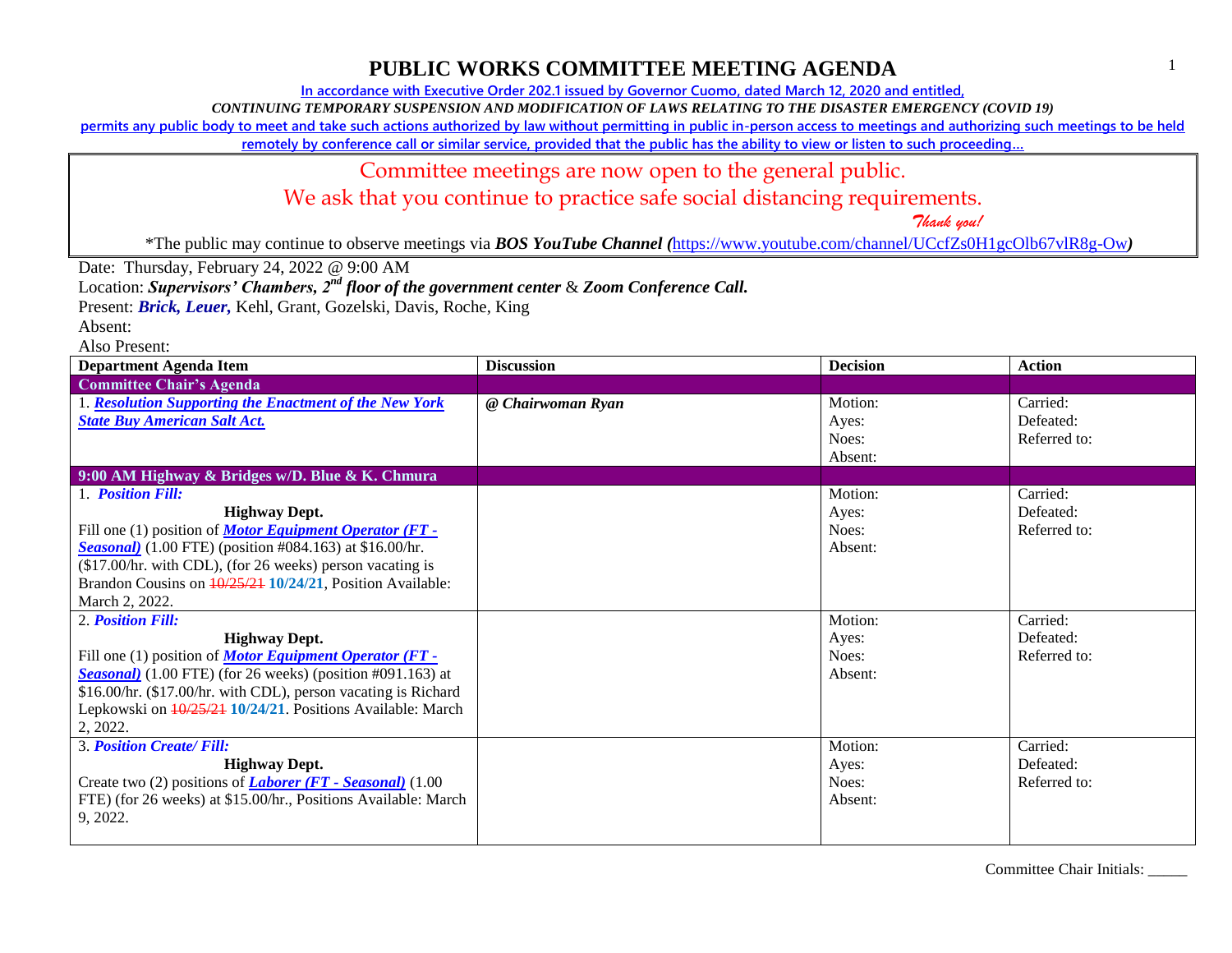**In accordance with Executive Order 202.1 issued by Governor Cuomo, dated March 12, 2020 and entitled,**

*CONTINUING TEMPORARY SUSPENSION AND MODIFICATION OF LAWS RELATING TO THE DISASTER EMERGENCY (COVID 19)*

**permits any public body to meet and take such actions authorized by law without permitting in public in-person access to meetings and authorizing such meetings to be held** 

**remotely by conference call or similar service, provided that the public has the ability to view or listen to such proceeding…**

#### Committee meetings are now open to the general public.

We ask that you continue to practice safe social distancing requirements.

 *Thank you!*

\*The public may continue to observe meetings via *BOS YouTube Channel (*<https://www.youtube.com/channel/UCcfZs0H1gcOlb67vlR8g-Ow>*)*

Date: Thursday, February 24, 2022 @ 9:00 AM

Location: *Supervisors' Chambers, 2nd floor of the government center* & *Zoom Conference Call.*

Present: *Brick, Leuer,* Kehl, Grant, Gozelski, Davis, Roche, King

Absent:

Also Present:

| <b>Department Agenda Item</b>                                 | <b>Discussion</b> | <b>Decision</b> | <b>Action</b> |
|---------------------------------------------------------------|-------------------|-----------------|---------------|
| 4. February Work Update                                       | Attached          | Motion:         | Carried:      |
|                                                               |                   | Ayes:           | Defeated:     |
|                                                               |                   | Noes:           | Referred to:  |
|                                                               |                   | Absent:         |               |
|                                                               |                   |                 |               |
| 5. Permission to install pedestrian bridge over the Silver    |                   | Motion:         | Carried:      |
| Lake outlet near Borden Avenue for the Village of Perry       |                   | Ayes:           | Defeated:     |
|                                                               |                   | Noes:           | Referred to:  |
|                                                               |                   | Absent:         |               |
|                                                               |                   |                 |               |
| 6. Discussion:                                                |                   | Motion:         | Carried:      |
| Buffalo Niagara Waterkeeper – Krotz Road over Crow            |                   | Ayes:           | Defeated:     |
| Creek culvert project                                         |                   | Noes:           | Referred to:  |
|                                                               |                   | Absent:         |               |
|                                                               |                   |                 |               |
| 7. Professional Service Contract: (5,001 or greater)          |                   | Motion:         | Carried:      |
| Authorize Chairwoman to sign SLA - Supp. #6 with              |                   | Ayes:           | Defeated:     |
| NYSDOT' 50 Wolf Road, Albany, NY 12232 for BE #06             |                   | Noes:           | Referred to:  |
| rehabilitation of <i>Schoellkopf Road Bridge</i> over Cayuga  |                   | Absent:         |               |
| Creek, Town of Bennington, BIN 3319610; PIN 4WY0.03 for       |                   |                 |               |
| Engineering/Design; ROW and Construction/ CI/CS. This         |                   |                 |               |
| supplemental agreement increases the funding for federal aid  |                   |                 |               |
| construction. Marchiselli funds have also been added. Total   |                   |                 |               |
| amount not to exceed \$3,378,788.00 effective 11/2/18 through |                   |                 |               |
| $10/15/28$ .                                                  |                   |                 |               |
|                                                               |                   |                 |               |

Committee Chair Initials: \_\_\_\_\_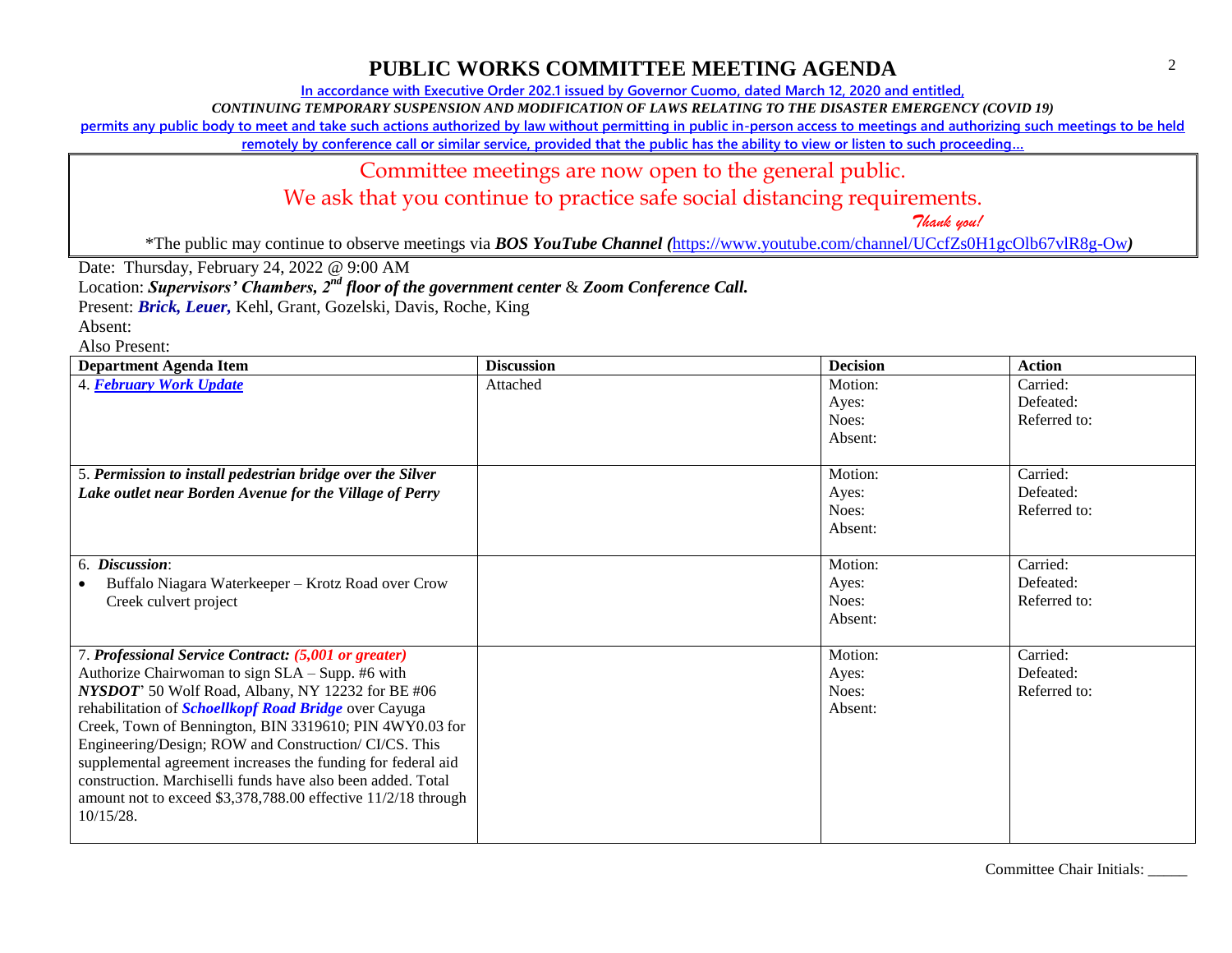**In accordance with Executive Order 202.1 issued by Governor Cuomo, dated March 12, 2020 and entitled,**

*CONTINUING TEMPORARY SUSPENSION AND MODIFICATION OF LAWS RELATING TO THE DISASTER EMERGENCY (COVID 19)*

**permits any public body to meet and take such actions authorized by law without permitting in public in-person access to meetings and authorizing such meetings to be held** 

**remotely by conference call or similar service, provided that the public has the ability to view or listen to such proceeding…**

### Committee meetings are now open to the general public.

We ask that you continue to practice safe social distancing requirements.

 *Thank you!*

\*The public may continue to observe meetings via *BOS YouTube Channel (*<https://www.youtube.com/channel/UCcfZs0H1gcOlb67vlR8g-Ow>*)*

Date: Thursday, February 24, 2022 @ 9:00 AM

Location: *Supervisors' Chambers, 2nd floor of the government center* & *Zoom Conference Call.*

Present: *Brick, Leuer,* Kehl, Grant, Gozelski, Davis, Roche, King

Absent: Also Present:

| <b>Department Agenda Item</b>                                                                                                                                                                                                                                                                                                                                                                                                                                              | <b>Discussion</b>                       | <b>Decision</b>                      | <b>Action</b>                         |
|----------------------------------------------------------------------------------------------------------------------------------------------------------------------------------------------------------------------------------------------------------------------------------------------------------------------------------------------------------------------------------------------------------------------------------------------------------------------------|-----------------------------------------|--------------------------------------|---------------------------------------|
| 8. Mutual Aid Agreement:<br>Ontario County Public Works wishes to extend the Mutual<br>Aid Agreement with Wyoming County Highway as required<br>by Highway Law for cost effective and efficient sharing of<br>labor, materials and equipment to aid each other in the<br>completion of both routine and emergency maintenance<br>activities. The original agreement was for five (5) years with<br>an option to extend the agreement for another five years.               | Original agreement was signed June 2017 | Motion:<br>Ayes:<br>Noes:<br>Absent: | Carried:<br>Defeated:<br>Referred to: |
| 9. American Public Works Association Awards Banquet<br><b>Invitation Letter:</b><br>The Hillside Road over Wiscoy Creek Bridge<br>Replacement project was awarded 2020 Transportation<br>Project of the Year and will be presented with the award<br>on April 7, 2022.                                                                                                                                                                                                     | <b>Letter attached for details</b>      | Motion:<br>Ayes:<br>Noes:<br>Absent: | Carried:<br>Defeated:<br>Referred to: |
| 10. Professional Service Contract \$5,001 or greater:<br>Authorize Chairman to sign a contract, pursuant to General<br>Municipal Law 104(b), with Clark Patterson Lee (CPL), 205<br>St. Paul Street, Suite 500, Rochester, NY 14604 Supplement<br>No. 1 for Construction, C/I & C/S for CR 31 Exchange Street<br>- Preventative Maintenance Project, Town of Attica PIN<br>4WY0.06 in an amount not to exceed \$166,882.78; effective<br>March 8, 2022 through completion. |                                         | Motion:<br>Ayes:<br>Noes:<br>Absent: | Carried:<br>Defeated:<br>Referred to: |

Committee Chair Initials: \_\_\_\_\_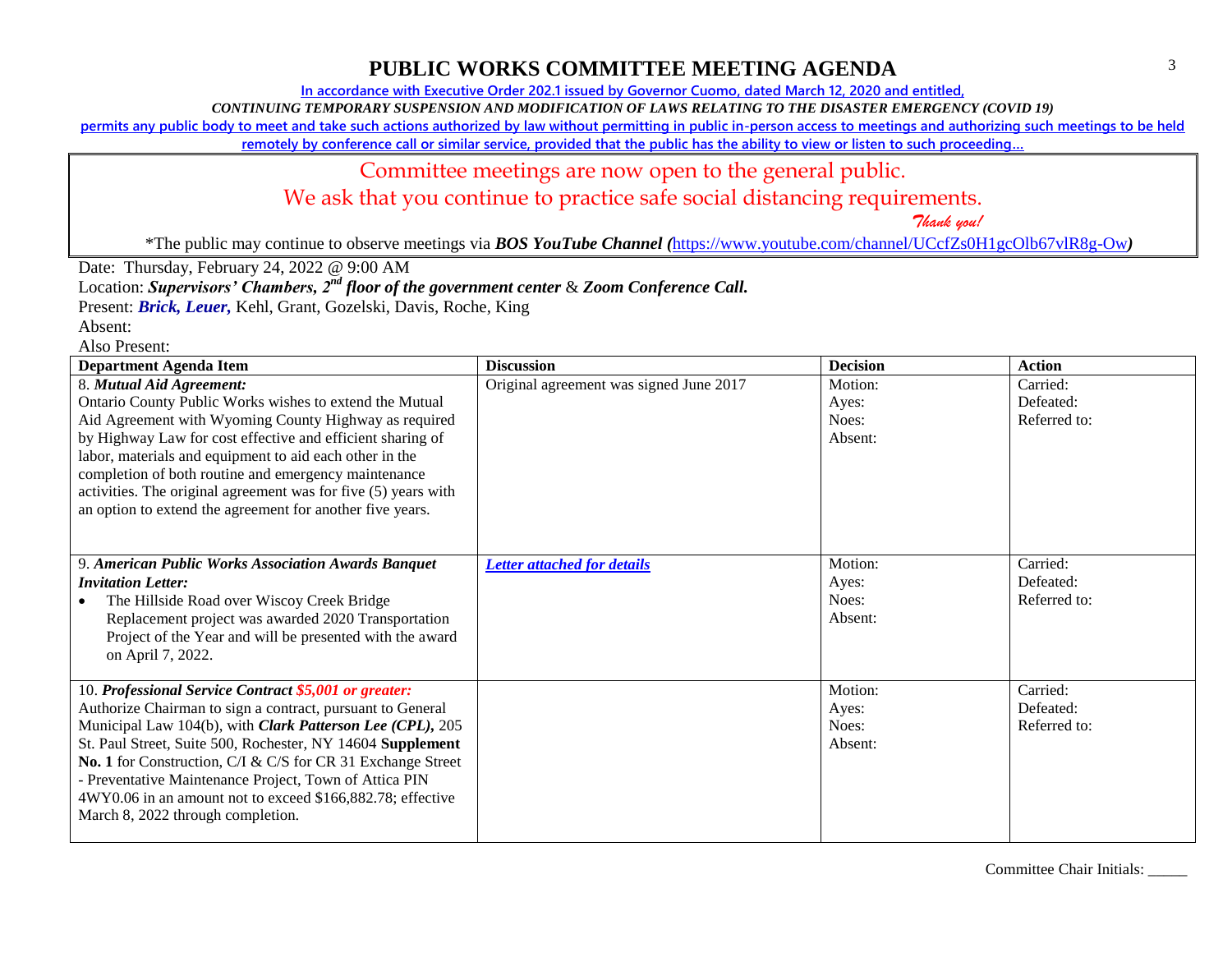**In accordance with Executive Order 202.1 issued by Governor Cuomo, dated March 12, 2020 and entitled,**

*CONTINUING TEMPORARY SUSPENSION AND MODIFICATION OF LAWS RELATING TO THE DISASTER EMERGENCY (COVID 19)*

**permits any public body to meet and take such actions authorized by law without permitting in public in-person access to meetings and authorizing such meetings to be held** 

**remotely by conference call or similar service, provided that the public has the ability to view or listen to such proceeding…**

### Committee meetings are now open to the general public.

# We ask that you continue to practice safe social distancing requirements.

 *Thank you!*

\*The public may continue to observe meetings via *BOS YouTube Channel (*<https://www.youtube.com/channel/UCcfZs0H1gcOlb67vlR8g-Ow>*)*

Date: Thursday, February 24, 2022 @ 9:00 AM

Location: *Supervisors' Chambers, 2nd floor of the government center* & *Zoom Conference Call.*

Present: *Brick, Leuer,* Kehl, Grant, Gozelski, Davis, Roche, King

Absent:

Also Present:

| <b>Department Agenda Item</b>                                                                                                                                                                                                                                                                                                                                                                                                                         | <b>Discussion</b>                                                      | <b>Decision</b>                      | <b>Action</b>                         |
|-------------------------------------------------------------------------------------------------------------------------------------------------------------------------------------------------------------------------------------------------------------------------------------------------------------------------------------------------------------------------------------------------------------------------------------------------------|------------------------------------------------------------------------|--------------------------------------|---------------------------------------|
| 9:30 AM Buildings & Grounds w/ M. Adamczak & K. Wiedemann                                                                                                                                                                                                                                                                                                                                                                                             |                                                                        |                                      |                                       |
| 1. $FYI \sim Contract$ (\$3,000 and under):<br><b>GTF Plumbing &amp; Heating &amp; Cooling, 11501 Coleman Rd, Elma, NY 14059 for the inspections and repairs as</b><br>needed to backflow preventers at various county buildings in an amount not exceed \$2,500.00; effective<br>February 10, 2022 through December 31, 2022.                                                                                                                        |                                                                        | Motion:<br>Ayes:<br>Noes:<br>Absent: | Carried:<br>Defeated:<br>Referred to: |
| 2. Professional Services Contract \$3,001-\$5,000:<br>Authorize Chairman to sign a contract, pursuant to General<br>Municipal Law §104(b), with WYCO Construction, Inc.,<br>4608 Liberty Street Road, Warsaw, NY 14569 for septic<br>maintenance and repairs as needed at various county buildings<br>in an amount not to exceed \$5,000.00; effective February $11th$ ,<br>2022 through December 31, 2022.                                           |                                                                        | Motion:<br>Ayes:<br>Noes:<br>Absent: | Carried:<br>Defeated:<br>Referred to: |
| 3. Professional Services Contract \$3,001-\$5,000:<br>Authorize Chairman to sign a contract, pursuant to General<br>Municipal Law §104(b), with <i>Imperial Door Controls</i> , <i>Inc.</i> ,<br>Inc., 85 Oriskany Drive, Tonawanda, NY 14150 for the<br>installation of automatic door openers at Wyoming County<br>Courthouse rotunda entry way in an amount not to exceed<br>\$3,710.00; effective February 11, 2022 through December 31,<br>2022. | Per Resolution No. 20-228 calling for<br>standardization of equipment. | Motion:<br>Ayes:<br>Noes:<br>Absent: | Carried:<br>Defeated:<br>Referred to: |